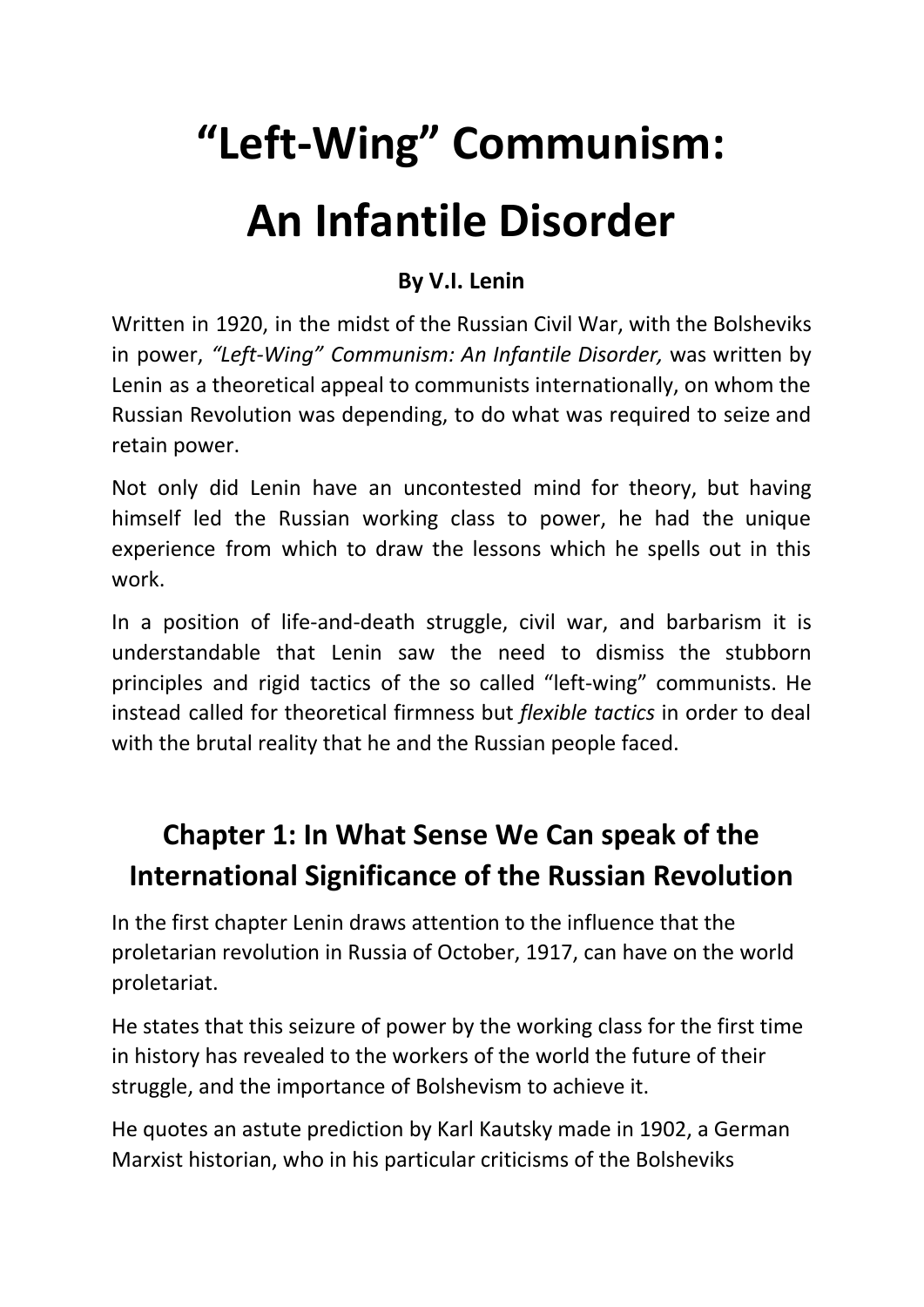revealed himself as Menshevik in the decisive hour. Kautsky recognises Russia as a developing hub of Marxism and "a source of revolutionary energy", predicting that a revolution in Russia may occur to show the path to progress for Western Europe.

As he does throughout this book, Lenin here defends the Bolsheviks against their critics by revealing the latter's hypocrisy and contradictions.

## **Chapter 2: An Essential Condition of the Bolsheviks' Success**

The  $2^{nd}$  chapter is a justification of the necessity of a Bolshevik organisation, and an analysis of the way in which it developed in Russia.

He explains that a disciplined leadership and a Bolshevik theory are needed, because the dictatorship of the proletariat is fundamentally needed. Lenin concisely and clearly explains that in such a "life-and-death struggle", without these conditions, a proletarian revolution cannot be secured against capitalist reaction.

#### **Study Questions:**

Why is the dictatorship of the proletariat necessary?

Why is a Bolshevik centralisation necessary to keep the proletariat in power?

How and why were the Bolsheviks able to develop in Russia?

# **Chapter 3: The Principle Stages in the History of Bolshevism**

Chapter 3 is a short overview of the various stages of political development in Russia that led up to the October Revolution of 1917. Lenin briefly analyses how the context of these events allowed the Bolsheviks to lead the proletariat to overthrow capitalism.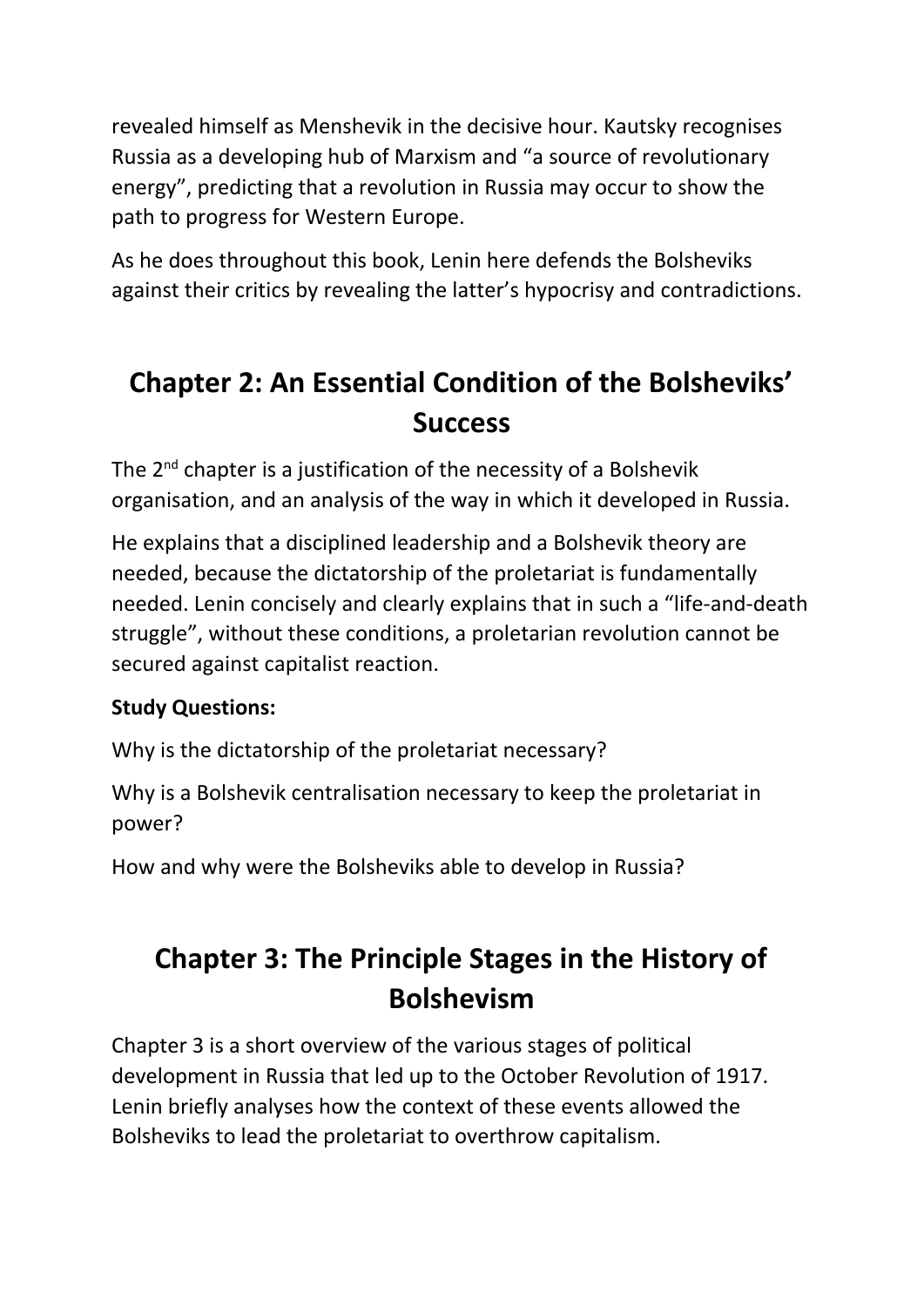#### **Study Questions:**

- How did the political tendency of Bolshevism develop in Russia?
- What influence did the revolution of 1905, and its defeat, have on the consciousness of the masses and of the revolutionary parties?
- What influence did the First World War have on the consciousness of the masses and of the revolutionary parties?
- How did the February revolution and the events that followed bring the Bolsheviks to the fore?

# **Chapter 4: The Struggle against Enemies within the Working-Class Movement Helped Bolshevism Develop, Gain Strength, and Become "Steeled"**

In this chapter, having already established the need for the dictatorship of the proletariat, Lenin begins his polemic against the various tendencies of 'left-wing communism' which make it impossible to meet this need.

Chapter 4 focuses in particular on the importance of combining 'legal and illegal, parliamentary and non-parliamentary forms of struggle', and the importance of flexible tactics. He rejects the stance taken by the anarchists and so called 'left' communists in their stubborn refusal to adapt their tactics to the concrete reality on the basis of their abstract 'principles'.

Lenin talks openly of the occasional necessity of splits and expulsions in workers' parties in order to refine the party's theory and maintain it as an effective tool of struggle.

#### **Study Questions:**

- Why was as a boycott of parliament an effective position to take in 1905 but not in 1908-1914?
- What is Lenin's position on the question of 'compromises'?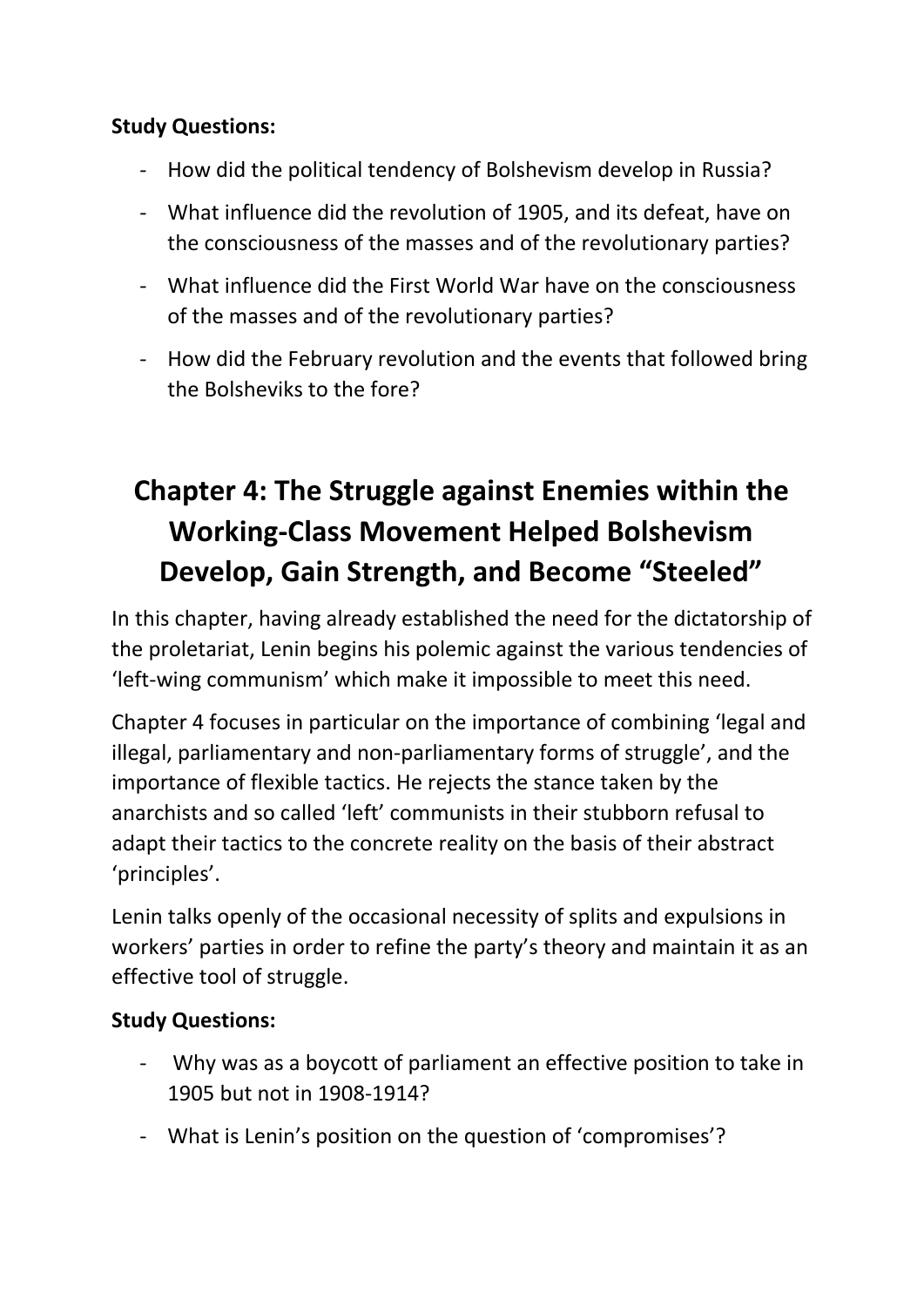**a)** with respect to the treaty of 'Brest-Litovsk'

**b)** with respect to the general approach that should be taken by a revolutionary leadership? (This question is covered in more detail in chapter 8)

## **Chapter 5:**

Lenin dismisses the confused fretting of the German Communist Party over 'the dictatorship of the party' as opposed to 'the dictatorship of the proletarian class'. He argues that the political struggle can and will only ever be a generalisation of the entirety of the class struggle, and that the formation of parties is the expression of historical necessity. The focus must be on the *class nature* of the party, and maintaining the *correct* theory.

The latter part of the chapter describes the magnitude of the task that revolutions inevitably face, and that a party is required to maintain the workers' control of industry and of government, against the bourgeoisie domestic and foreign.

Lenin explains that revolutionary Russia is only in a transitional phase from capitalism to the lower stage of communism (socialism), in which the bourgeoisie and its tendencies have not yet been dissolved into the sphere of communist production and culture.

#### **Study Questions:**

- What was the position of the "left-wing" communists in the German Communist Party on the question of trade unions, "workers' unions" and parliaments?
- What is meant by the 'labour aristocracy'?
- How does the labour aristocracy cause 'divergence between "leaders" and "masses" '?
- What is the party's role in the transition from capitalism to socialism... ?
	- a) ... in general
	- b) ... in relation to small commodity-producers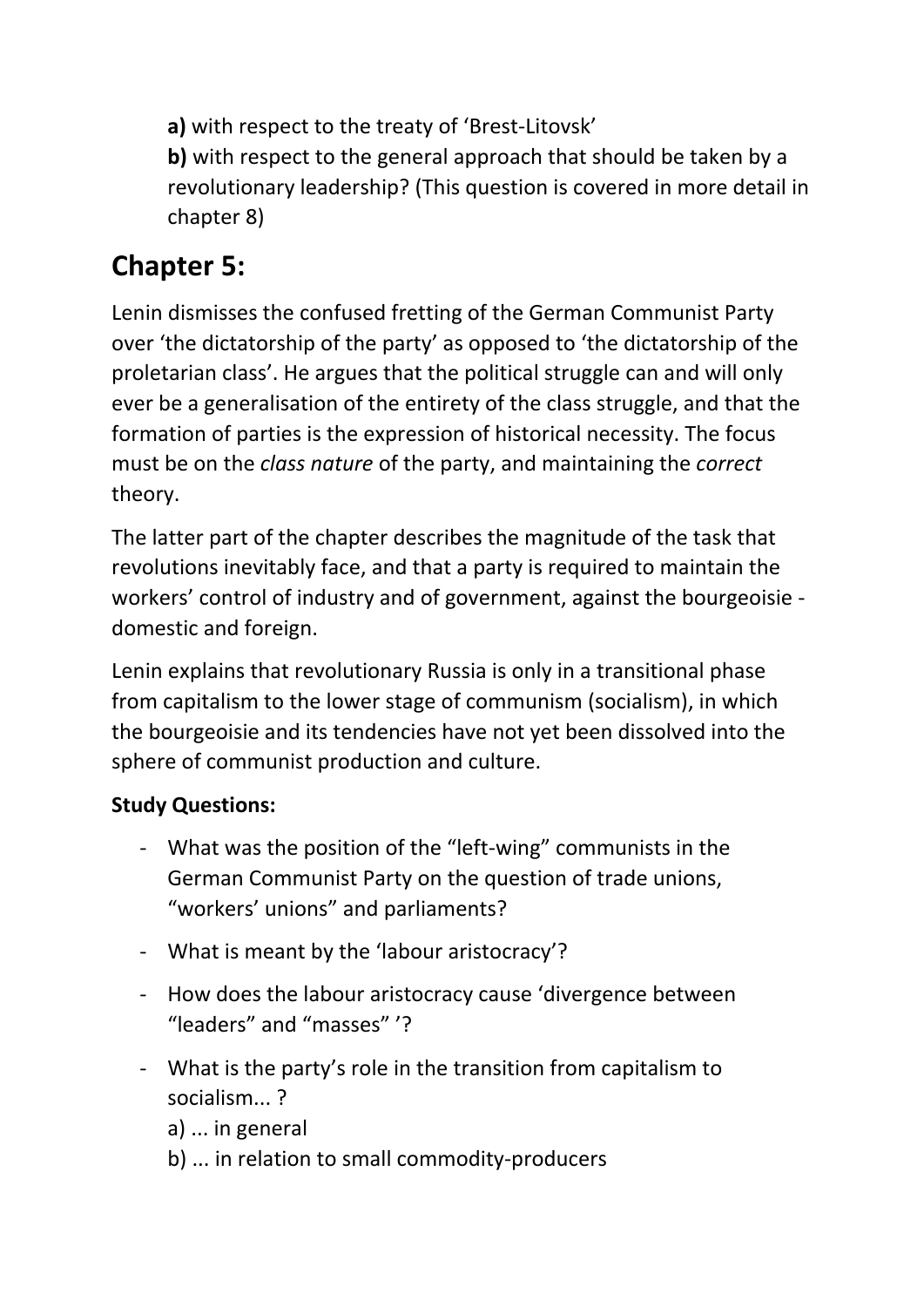# **Chapter 6: Should Revolutionaries work in Reactionary trade Unions?**

Lenin points out that because of the Russian workers' long period of struggle, and their personal role in the establishment of their mass organisations, they are well aware of the need for strong and decisive leadership, unlike the German 'opposition on principle' and the 'Left-Wing' Communists. He opposes the 'ultra-left''s tendency to isolate themselves from the masses with "childishly 'left' slogans" and by rejecting the mass organisations (i.e. trade unions).

#### **Study Questions:**

- What is the relationship between the workers party and the trade unions?
- The German Left-Wing Communists call for abandoning the reactionary trade unions and establishing workers unions. Why does Lenin oppose this approach?
- Why does Lenin oppose the policy of only organising with the masses who "recognise the soviet system and the dictatorship of the proletariat"?

## **Chapter 7: Should We Participate in Bourgeois Parliaments?**

Lenin once again deconstructs the arguments of the German and then the Dutch "Lefts", who oppose participation in bourgeois parliaments. He points out that many of the ultra-lefts' positions are based on incorrect assertions such as the assertion by the German Communists that "all parliamentary forms of struggle have become politically obsolete". Lenin debunks such false assertions and goes on to explain why participation in bourgeois parliaments *can be* entirely necessary.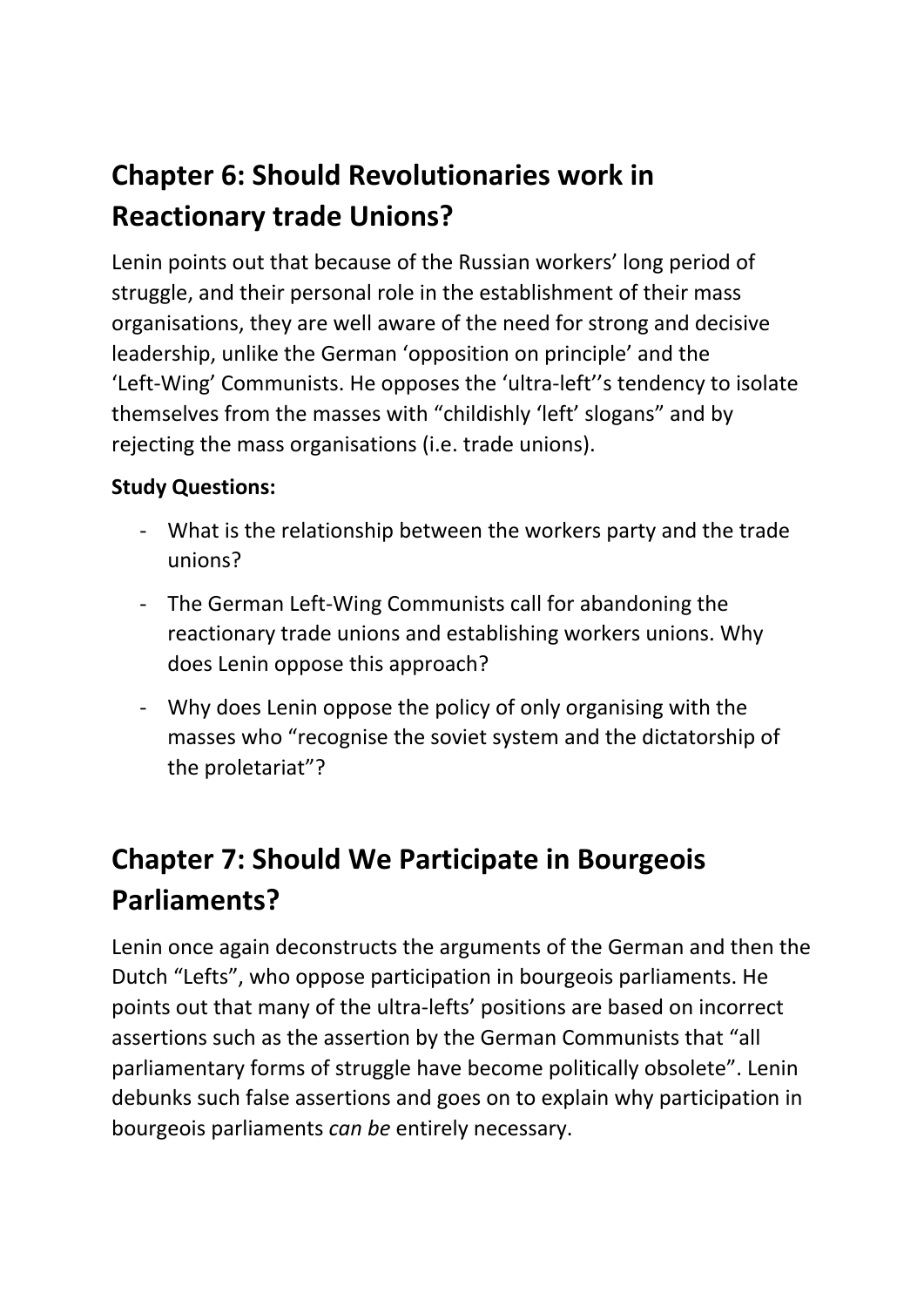Lenin also points out that in their abstract rejection of all participation in parliaments, the "left-wing" communists have failed to learn from the experience of their Russian comrades. He argues that is to completely miss the point of forming a communist international.

#### **Study Questions:**

- What are the main contradictions highlighted by Lenin in the German "Lefts" objections to participating in parliaments?
- What does Lenin mean when he talks about "what is obsolete to us" vs "what is obsolete to the masses"?
- How can participating in bourgeois parliaments facilitate their dissolution?
- Why does Lenin argue that it is *even more* difficult to break with parliamentary politics in Western Europe than it was in Russia?
- Why does this mean that it is *even more important* for communists to participate in them?

## **Chapter 8: No Compromises?**

In this chapter, Lenin implores the reader to recognise how fragile the proletarian revolution is against capitalist counter-revolution. He describes how vital it is that the leadership of the proletariat are prepared to adapt to the weaknesses of their class enemy, who will be prepared, in turn, to do whatever it takes to destroy their class enemy; *the proletariat.* It is from this standpoint that Lenin argues that compromises should be weighed-up on a case by case basis, for the benefit of the class struggle as a whole.

"Our theory is not a dogma, but a guide to action"

Lenin explains that the German Communists, who oppose any coalition with the Left Social-Democrats are making a mistake, as such 'compromises' are necessary steps in the raising of the class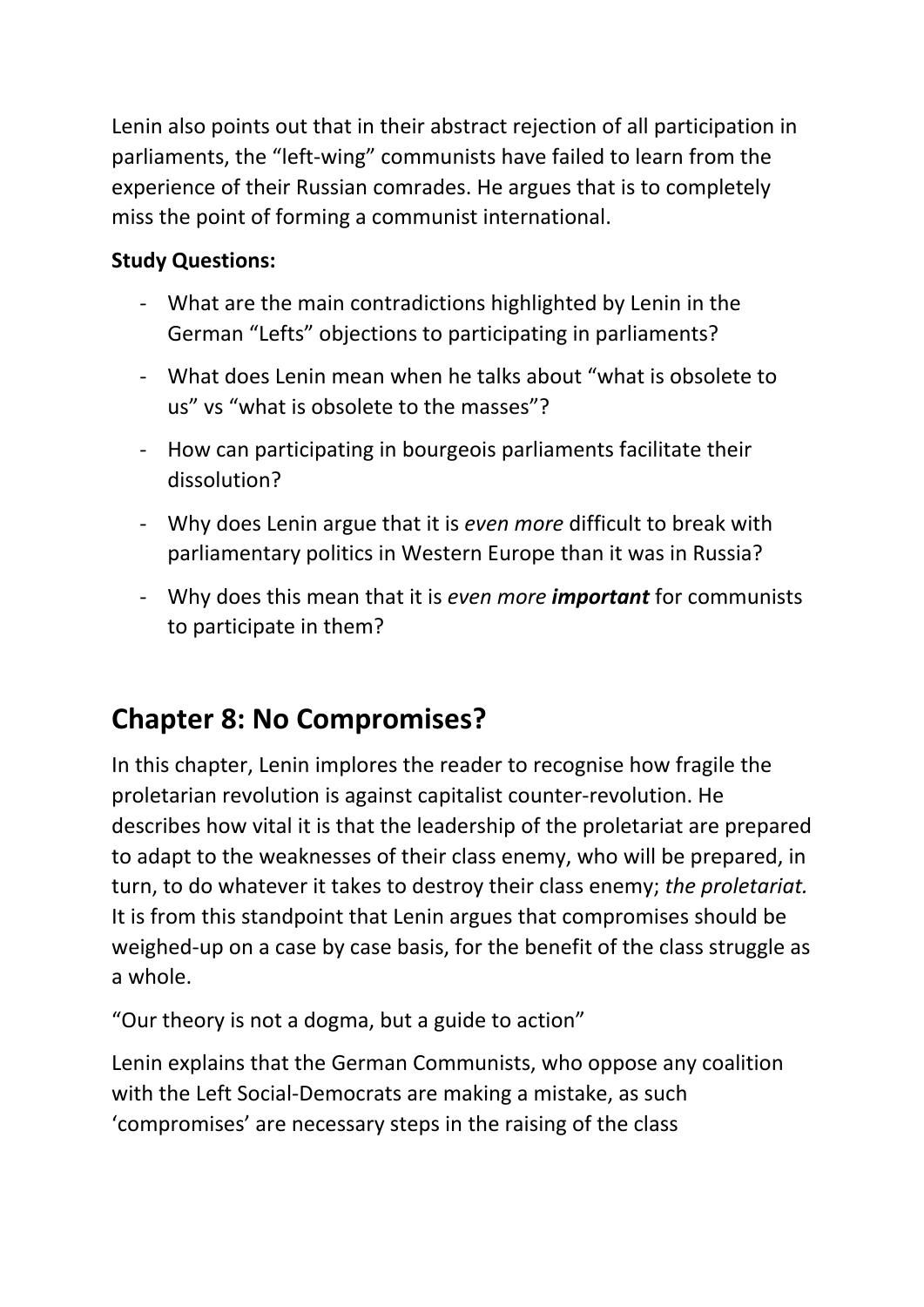consciousness of the proletarians and semi-proletarians, who are diverse in their political tendencies and their prejudices.

#### **Study Questions:**

- How does Lenin distinguish between compromises enforced by 'objective conditions' and compromises based on opportunism?
- Why is the Proletariat weaker than the Bourgeoisie, even after its conquest of power?
- Why does Lenin say that their position on *The Treaty of Versailles* should be dependent on the "Soviet movement in Germany"?

### **Chapter 9: "Left-Wing" Communism in Great Britain**

Lenin analyses an article by Sylvia Pankhurst of the Workers Socialist Federation in Great Britain. Pankhurst and her political party oppose affiliation to the Labour Party and oppose any participation in parliamentarianism on the grounds of "keeping their doctrine pure" and "not compromising... not stopping or turning etc..." despite recognising that the Labour Party has the support of the vast majority of workers.

Lenin praises her revolutionary spirit, but takes the opposite tactical position. He argues that since the reformist leaders of the Labour party have such significant support, the communists must work *within* the Labour Party, to raise the class consciousness of the workers who must experience first-hand the bankruptcy of the reformist leaders.

He also argues that the Communists should offer a coalition with all the workers' parties, especially the Labour Party, to bring down the Liberals and Conservatives. This would show the Communists to be non-sectarian and would promote the unity of all workers against the parties of the bourgeoisie. This is an essential early step towards class-consciousness for the working class.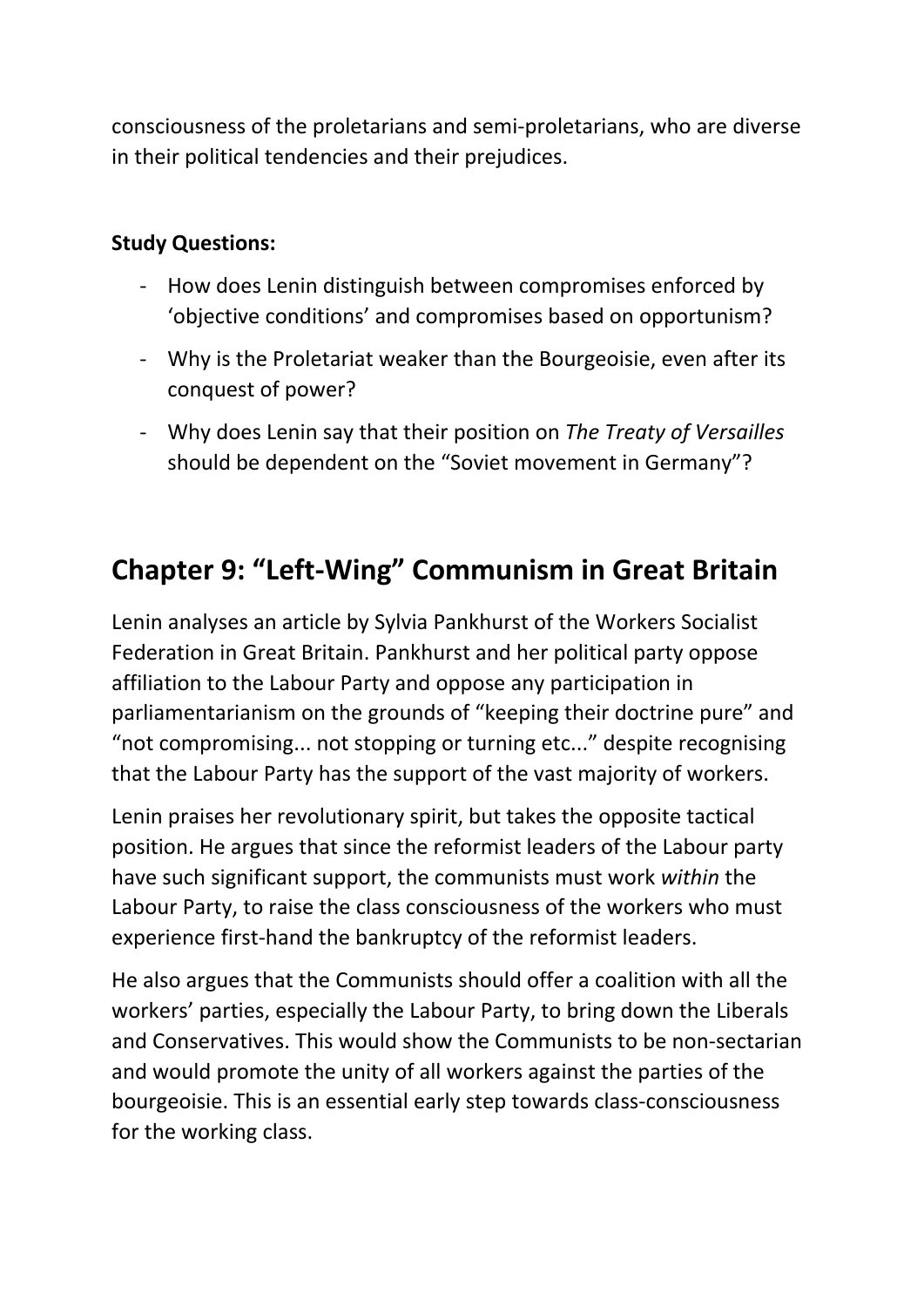Similar lessons should be drawn today (2018), as organisations such as the Socialist Party and the Socialist Workers' Party make the same mistake. The Labour Party has once again formed a popular left-wing (yet of course reformist) opposition to a crisis ridden Conservative Government, and is under attack from the right wing. The so called "left-wing" parties however, while calling for unity against the right, insist on their independence and even on standing against the Labour Party.

#### **Study Questions:**

- What was the main barrier to the formation of a Communist Party in Great Britain?
- What are Lenin's main disagreements with Sylvia Pankhurst?
- Lenin quotes the British Liberal leader, Lloyd George. What does Lloyd George mean when he describes Britain as "top-heavy"?
- What approach does Lenin propose the communists take towards forming a coalition/bloc with the Labour Party in Great Britain?
- What would be the historical role of the communists forming a bloc with the Hendersons and Snowdens of the Labour Party?

## **Chapter 10: Several Conclusions**

#### **Study Questions:**

- What does Lenin say are the first and second historical objectives with respect to the vanguard of the proletariat?
- What are the 3 main conditions that Lenin says must be present for the time to be ripe for revolution?
- What does Lenin have to say about the use of different methods of struggle?
- What does Lenin have to say about the use of illegal forms of struggle?